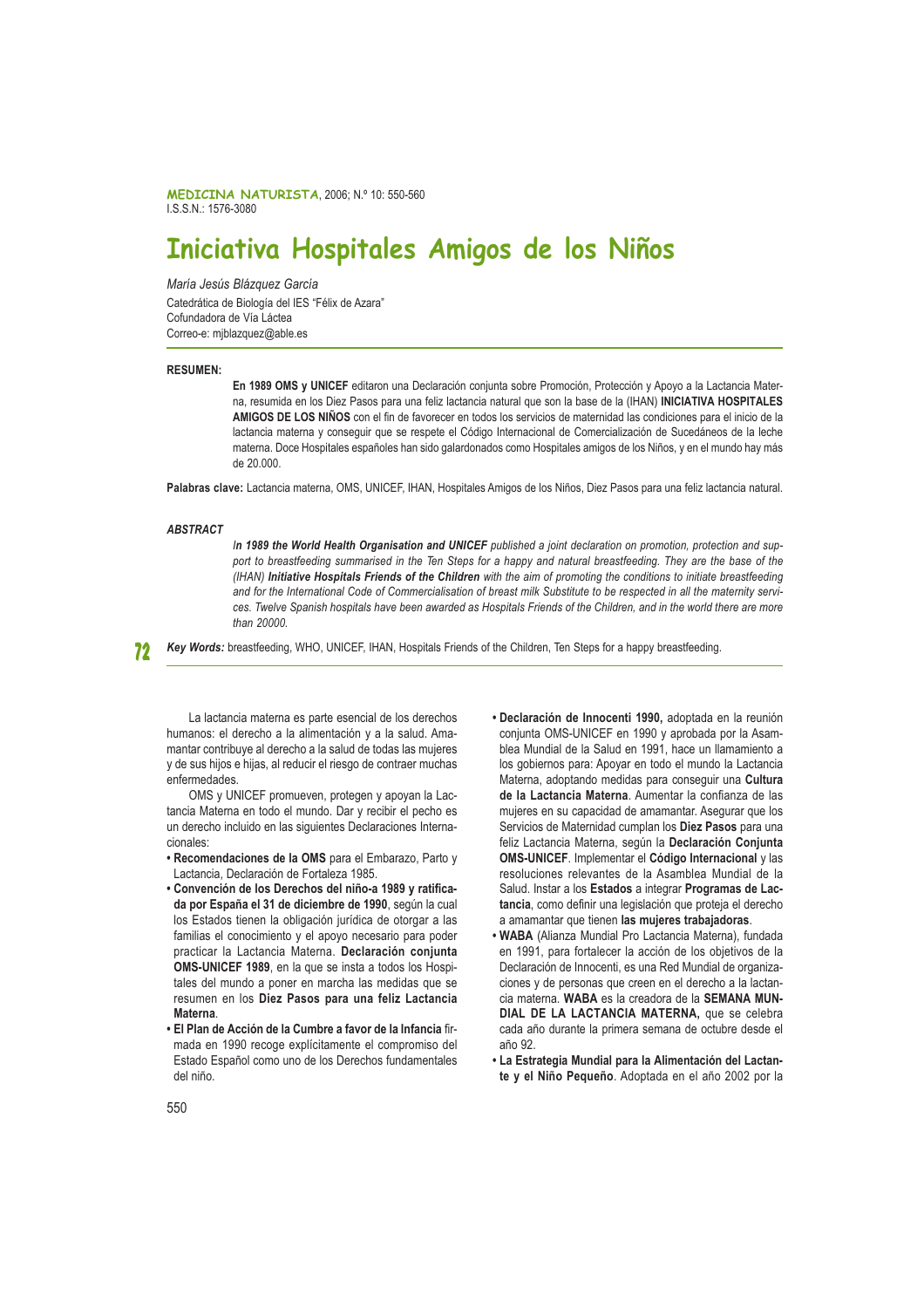Asamblea Mundial de la Salud, en la que se reitera la lactancia materna exclusiva hasta los seis meses y junto a una adecuada alimentación hasta los dos años o más, como bulez eb lezrevinu etem enu

- · Plan Estratégico Europeo para la Acción "Protección, promoción y apoyo a la lactancia en Europa, documento elaborado el año 2004 por un grupo de expertos, impulsado por la Organización Mundial de la Salud y la Comisión Europea. El ámbito europeo y la elaboración multidisciplinar del Plan Estratégico tienen un doble objetivo: que aumente el número de madres que inicien la lactancia materna y mantengan la lactancia exclusiva hasta los seis meses y junto con otros alimentos hasta los dos años por lo menos. Se proponen áreas de intervención en el terreno de las políticas, los planes de acción, la educación, la comunicación apropiadas, la legislación y evaluación y cuando sea necesario, la financiación. También incluye el consequir que todos los hospitales que cuentan con servicios materno-infantiles sean designados Hospital Amigo del Niño.
- Convenio Marco del Ministerio de Sanidad con UNICEF. en el año 2004 con el compromiso de poner en marcha campañas informativas para la población y para los profesionales de la salud y de impulsar la "IHAN" "Iniciativa Hospitales Amigos de la Infancia".
- · Proposición No de Ley 185/02 de las Cortes de Aragón de Protección, Promoción y Apoyo a la lactancia materna, aprobada el año 2003, según la cual se propiciarán los recursos necesarios para el desarrollo de la Iniciativa auspiciada por OMS-UNICEF, denominada "Iniciativa Hospital Amigo de los Niños". En la mayoría de las comunidades autonómicas españolas se han aprobado proposiciones no de ley similares a la aprobada por las Cortes de Aragón.

# DIEZ PASOS PARA UNA FELIZ LACTANCIA **MATERNA OMS-UNICEF 1989**

Todos los servicios de Maternidad y atención a los recién nacidos deberán:

- 1. Disponer de una norma escrita sobre lactancia natural, que se ponga en conocimiento de todo el personal de atención a la salud.
- 2. Capacitar a todo el personal de forma que esté en condiciones de poner en práctica esa norma.
- 3. Informar a todas las embarazadas sobre los beneficios que ofrece la lactancia natural y la forma de ponerla en práctica.
- 4. Ayudar a las madres a iniciar la lactancia durante la media hora siguiente al parto.
- 5. Mostrar a las madres cómo dar el pecho y cómo continuar con la lactancia natural, incluso si han de separarse de sus hijos.
- 6. No dar a los recién nacidos más que la leche materna, sin ningún otro alimento o bebida, a no ser que esté médicamente indicado.

MJ BLÁZQUEZ. Iniciativa Hospitales Amigos de los Niños

- 7. Facilitar el alojamiento conjunto madre-criatura durante las 24 horas del día.
- 8. Fomentar la lactancia materna a demanda.
- 9. No dar a los niños alimentados a pecho, tetinas o chupetes.
- 10. Fomentar la organización de grupos de apoyo a la lactancia natural y derivar a las madres a éstos después de su salida del hospital.

Código Internacional de Comercialización de Sucedáneos de la Lactancia Materna" Aprobado en 1981 por la Asamblea Mundial de la Salud. Se aplica a todos los substitutos de la leche materna, y a los biberones y tetinas. El trabajo de IBFAN (Red Internacional de Grupos pro Alimentación Infantil), contribuyó en buena medida a su aprobación. IBFAN desde 1979 vigila por todo el mundo, como buenos quardianes de la lactancia materna, las estrategias de mercadeo sobre nutrición infantil.

# Las principales medidas del código son:

- Prohíbe la publicidad de sucedáneos de la leche materna en el sistema de salud o para el público en general.
- Prohíbe dar muestras gratuitas y especialmente su distribución a través del sistema de salud.
- --Prohíbe los suministros gratuitos o a bajo precio a los hospitales.
- Prohíbe el contacto entre el personal comercial de las compañías y madres.
- Prohíbe a los fabricantes distribuir material educativo (folletos, libros, videos) salvo que las autoridades sanitarias se lo havan solicitado previamente por escrito; y aun entonces limita el contenido de tales materiales, que deben advertir de los peligros del biberón y no pueden mencionar marcas completas.
- Las compañías no deben hacer regalos a los trabajadores de la salud.
- Se prohíben las muestras gratuitas para los profesionales de la salud, excepto para la evaluación profesional o para investigación en el ámbito profesional.
- Las publicaciones para trabajadores de salud sólo contendrán información científica y objetiva.
- -Se prohíben las fotos de bebés y otras imágenes que idealicen en las etiquetas de leche artificial. Los centros sanitarios no exhibirán carteles ni productos.
- Se prohíben los términos "maternizada" o "humanizada".
- No habrá publicidad al público por ningún medio, ni ofertas o descuentos.
- Las etiquetas de otros productos deben llevar información necesaria para uso adecuado de una forma que no desaliente la lactancia materna.

Organización Mundial de la Salud. Código Internacional de Comercialización de Sucedáneos de la Leche Materna. Ginebra, OMS, 1981 http://www.ibfan-alc.org/codigo/main.htm

73

MEDICINA NATURISTA, 2006; N.º 10: 550-560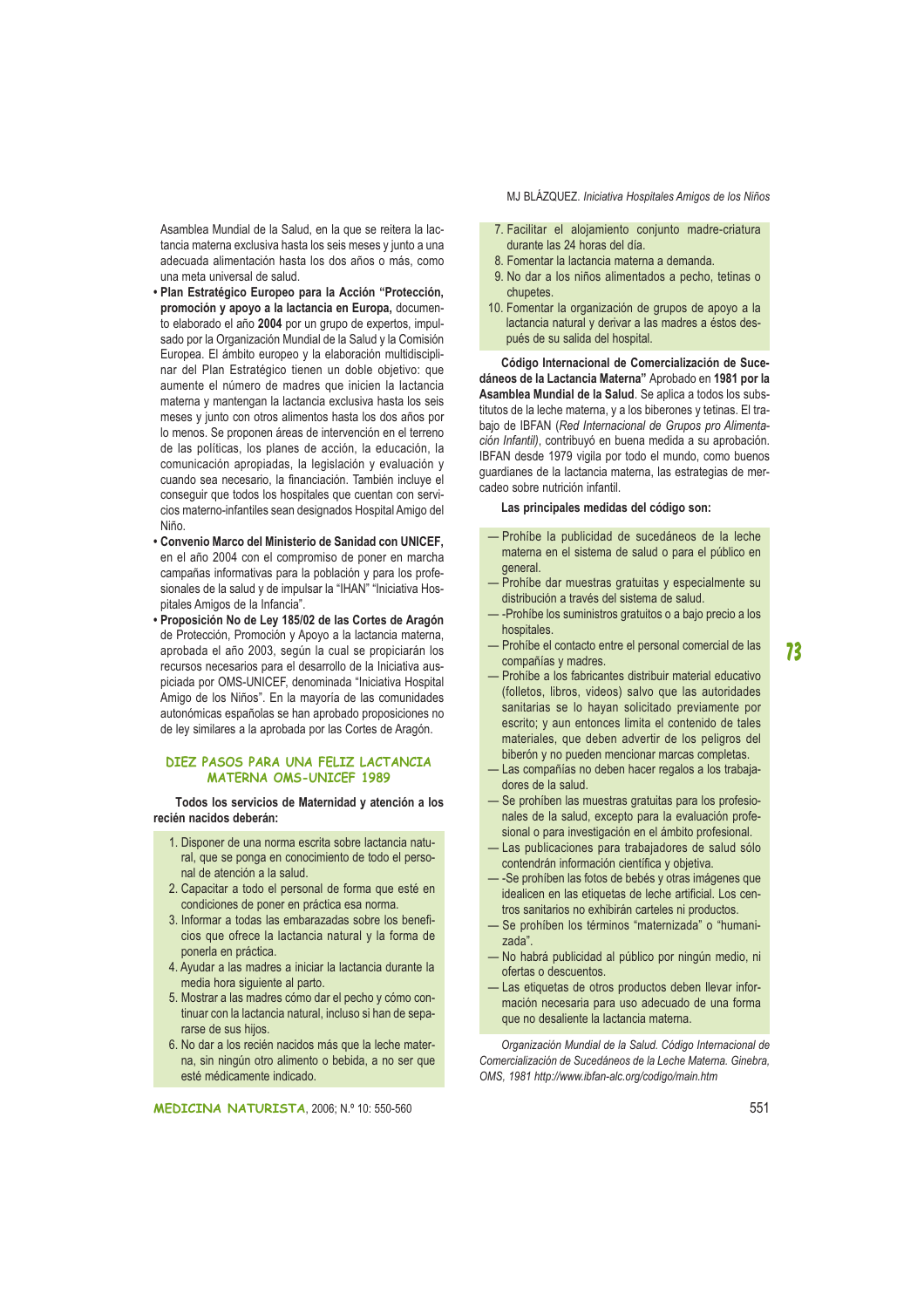La protección de la lactancia materna sólo se logrará a través de un total cumplimiento del Código. El Código es un requerimiento mínimo que los países deben cumplir tanto en el Norte como en el Sur, en el desarrollo como en el subdesarrollo, en la rigueza y en la pobreza. Actualmente el Código Internacional se ha convertido en ley total o parcialmente en cerca de 60 países. En España se regula según Real decreto 72/1998, de 23 de enero Reglamentación técnico sanitaria específica de los preparados para lactantes y preparados de continuación. BOE 4 febrero 1998 que recoge la mayor parte de las disposiciones del Código, pero no se aplica a la leche de continuación ni a los biberones y tetinas. Última modificación en BOE 1 agosto 2000, núm. 183/2000 [pág. 27563].

# INICIATIVA HOSPITALES AMIGOS **DE LOS NIÑOS**

En 1992, la OMS y el UNICEF lanzaron la IHAN, INI-CIATIVA HOSPITALES AMIGOS DE LOS NIÑOS con el fin de favorecer en todos los servicios de maternidad las condiciones para el inicio de la lactancia materna, siguiendo los Diez Pasos para una feliz lactancia materna que recogen las recomendaciones de Fortaleza (1985) y de Innocenti (1990) y conseguir que se respete el Código Internacional de Comercialización de Sucedáneos de la Leche Materna (OMS 1981).

74

La IHAN en el mundo ha tenido un éxito enorme, según el informe de 2001, hay cerca de 20.000 hospitales en el mundo, en 150 países industrializados y en vías de desarrollo, que cumplen los "Diez pasos para una feliz lactancia materna" y han sido galardonados por UNICEF como Hospitales Amigos de los Niños

En España han sido galardonados como Hospitales Amigos de los Niños los siguientes Hospitales:

Hospital de la Marina Alta de Denia, Alicante, Hospital Joan XXIII, Tarragona. Hospital de Jarrio en Coaña, Asturias. Hospital Dr. Trueta, Girona. Hospital Asil Granollers, Barcelona. Hospital de Cangas de Narcea, Asturias. Hospital de Zumárraga, Guipúzcoa. Hospital de Mora de Ebro, Tarragona, Clínica Dexeus, Barcelona, Hospital de Yecla, Murcia. Hospital de Salnés, Pontevedra.

Los Diez Pasos para una feliz Lactancia Natural son de obligado cumplimento en los Hospitales acreditados por UNI-CEF como Hospitales Amigos de los Niños. Cuando un Hospital comienza el proceso para ser acreditado como Hospital Amigo de los Niños debe seguir el orden en que están indicados de los Diez pasos, comenzando por escribir una política relativa a la lactancia natural en la cual se establecerán las normas sobre cómo se realizará la puesta en práctica de los Diez Pasos. Está demostrado que aplicar aisladamente algunos de los pasos, sin el consenso, la formación y el trabajo en equipo da malos resultados. La madre toma la decisión de dar el pecho, después de recibir información y apoyo. "Amamantar", es un derecho, no es un deber.

# PRUEBAS CIENTÍFICAS DE LOS DIEZ PASOS PARA UNA FELIZ LACTANCIA NATURAL

Las pruebas a favor de los Diez Pasos hacia una feliz Lactancia Natural son abundantes, incluso cuando se considera cada paso por separado. El año 1998 se publicó el documento Bases científicas de los Diez Pasos hacia una Feliz Lactancia Natural. División de salud y desarrollo del niño. OMS, WHO/ CHD 98-99.

#### EFICACIA DE LAS NORMAS ESCRITAS (Paso 1)

Disponer de una norma escrita sobre lactancia natural, que se ponga en conocimiento de todo el personal de atención a la salud.

El hospital debe tener una norma escrita de lactancia que cubra los 10 pasos y proteja la lactancia, debe estar disponible de modo que todo el personal que atiende a las madres y a los bebés pueda consultarla, debe estar expuesta de forma visible en todas las zonas del hospital donde se atiende a las madres, los lactantes y los niños (Criterios Globales de la IHAN, 1992).

Varias publicaciones demuestran que para aumentar la eficacia de las intervenciones es necesario elaborar unas normas estrictas, específicas y apropiadas, que todo el personal debe cumplir, para aumentar la eficacia de las intervenciones

# EFICACIA DE LA FORMACIÓN DEL PERSONAL DE SALUD (Paso 2)

Capacitar a todo el personal de forma que esté en condiciones de poner en práctica esa norma.

Desde hace tiempo los estudios transversales, tanto en países industrializados como en desarrollo, han dejado claro que los conocimientos, actitudes y prácticas de los profesionales sanitarios frecuentemente no favorecen la lactancia materna

Para conseguir un mayor efecto sobre las actitudes y prácticas de los profesionales, es necesario que los cursos de formación se ofrezcan a todo el personal que tenga contacto con las madres, los lactantes y los niños. Los criterios globales de la IHAN indican incluir en la capacitación. la práctica clínica supervisada, trabajando especialmente habilidades de comunicación para aprender a escuchar aceptar y sugerir actitudes que favorecen la comunicación con la madre y aumentan su confianza para dar el pecho. La experiencia muestra que sin normas estrictas y una buena formación del personal, no es posible cambiar las prácticas.

# LA EDUCACIÓN PRENATAL (Paso 3)

Informar a todas las embarazadas sobre los beneficios que ofrece la lactancia natural y la forma de ponerla en práctica.

MEDICINA NATURISTA, 2006; N.º 10: 550-560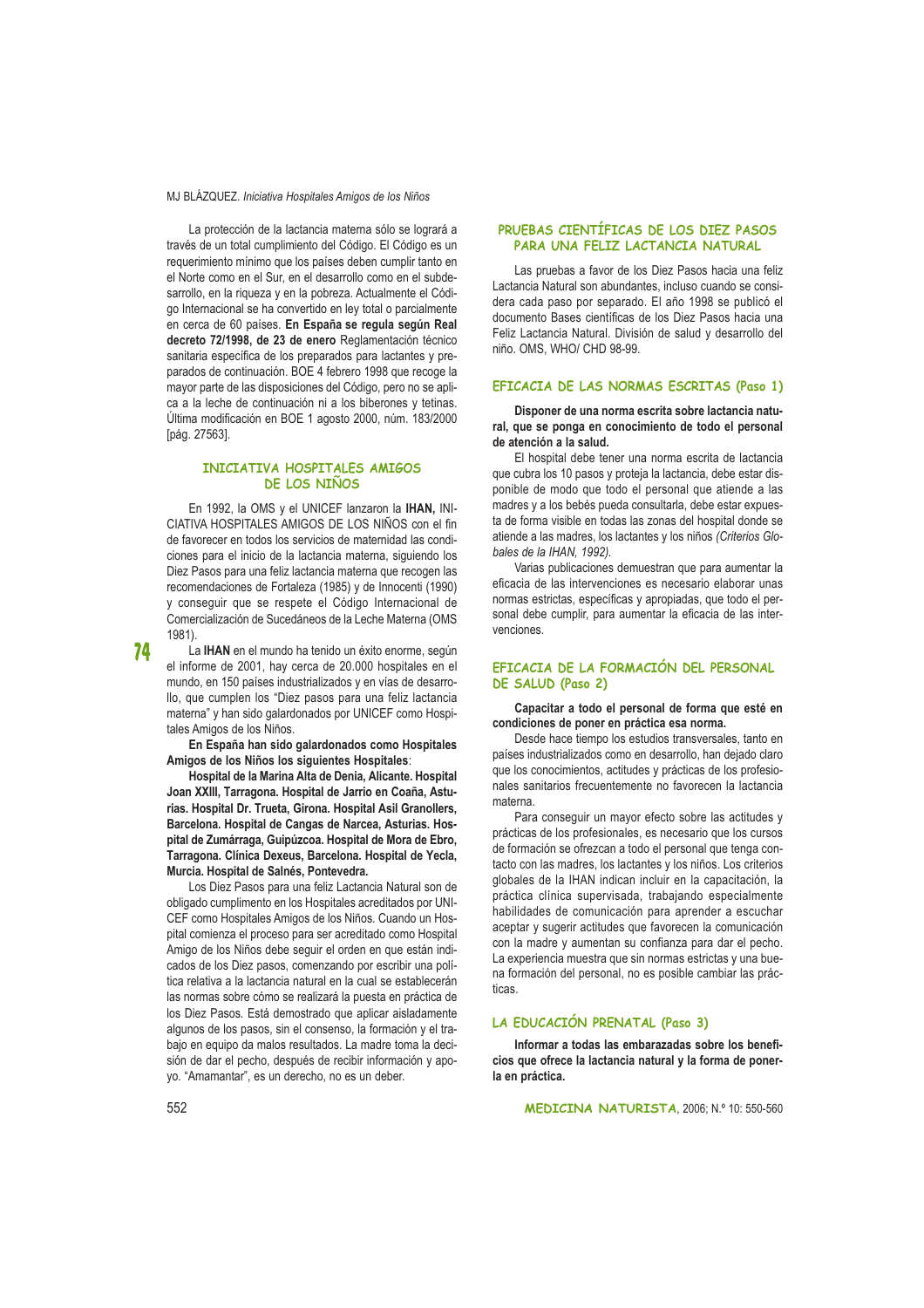Es especialmente útil para las primíparas y puede tener un importante efecto sobre la lactancia, sobre todo si se aborda la técnica de la lactancia y se refuerza la confianza de la madre en la capacidad para lactar. Un método eficaz es el encuentro de madres donde expresen dudas y temores, y en algunas sesiones incluir a las personas del ámbito familiar que pueden influir en la decisión de amamantar.

Las embarazadas deben confirmar que han recibido información sobre las ventajas de la lactancia materna, y que no han recibido educación en grupo sobre el uso de la leche artificial. Deben conocer al menos la importancia del alojamiento conjunto, importancia de la alimentación a demanda, cómo tener suficiente leche, o posición y colocación del niño al pecho.

La preparación física de los pechos, incluso en los casos de los llamados pezones invertidos, se ha demostrado que no es conveniente ni eficaz (Alexander 1992).

La Lactancia Materna aumenta cuando las madres reciben educación prenatal, tanto en primíparas como multíparas (Pugin 1996)

En un estudio cualitativo, realizado recientemente en Cambridge, para averiguar qué información, orientación y apoyo desean las mujeres en torno a la lactancia y las dificultades que encuentran las madres durante las primeras semanas se identificaron cinco componentes del tipo apovo que deseaban las muieres: información acerca de la lactancia materna, orientación eficaz y ayuda práctica con la posición del bebé para amamantar, sugerencias, reconocimiento de las experiencias y los sentimientos de las madres, apoyo y aliento. Lo que demuestra la importancia de añadir a la información el apovo individual sensible a los sentimientos y emociones de las madres, lo que implica a los familiares y profesionales que rodean a la madre en el inicio de la lactancia que deberán estar capacitados para la escucha y la empatía (Graffy J 2005).

# EFECTOS DEL CONTACTO PRECOZ SOBRE LA LACTANCIA (Paso 4)

# Ayudar a las madres a iniciar la lactancia durante la media hora siguiente al parto.

Las madres en el servicio de maternidad que han tenido un parto vaginal normal deben confirmar que, durante la primera media hora después del parto, se les ha dado a su hijo para tenerlo en contacto piel con piel durante al menos 30 minutos, y un miembro del personal les ha ofrecido ayuda para iniciar la lactancia. Al menos el 50 % de las madres que ha tenido una cesárea deben confirmar que, durante la primera hora después de recuperar el conocimiento, se le ha dado a su hijo para tenerlo en contacto piel con piel. (Criterios Globales de la IHAN, 1992).

Las criaturas nacidas a término, en un parto natural, no medicalizado, a las que se las deja sobre el pecho de su madre sin ser molestadas, tomarán el pecho espontáneamente en la hora que sigue al nacimiento, sin ninguna ayuda. Después del nacimiento, la criatura busca activamente tener la mayor superficie posible de su cuerpo en contacto con la piel de su madre. El contacto precoz con la areola parece influir positivamente en el inicio de la lactancia materna (Widstrom, 1987).

Tras su iniciación a cargo del recién nacido, 'la lactancia se establece por medio de una gama de estimulaciones complejas, mutuas entre la madre y la criatura' (Kjellmer y Winberg, 1994). No obstante, en todas las especies, la lactancia es 'un comportamiento especialmente frágil y transitorio' (Alberts, 1994): cualquier intervención puede fácilmente perturbarla.

El contacto piel con piel sin interrumpir, durante al menos la primera hora es favorable para la succión correcta. Los recién nacidos deben ser colocados, desnudos, sobre el abdomen de su madre, sin molestarles hasta que han conseguido mamar por primera vez; y se deben promover activamente sus esfuerzos para alcanzar el pecho Righard and Alade MO (1990). Las madres y sus hijos no se han de separar después del parto, salvo que exista un motivo médico inevitable. Lo mejor es que el recién nacido permanezca con su madre de forma continua desde el nacimiento, y se le permita mamar espontáneamente en cuanto dé señales de estar preparado para ello.

Una recomendación mínima, arbitraria pero práctica, es que el contacto piel con piel empiece dentro de la primera media hora, y continúe durante al menos 30 minutos.

| vían a la madre a los 40 minutos<br><b>SUCCIÓN CORRECTA 20%</b>                                                                          | 2 horas<br><b>SUCCIÓN CORRECTA 63%</b> |
|------------------------------------------------------------------------------------------------------------------------------------------|----------------------------------------|
| Contacto inmediato durante 20 minu - Contacto inmediato y sin inte-<br>tos y separación hasta que lo devol- rrumpir durante las primeras |                                        |
| Grupo control                                                                                                                            | Intervención                           |
| Righar L, Alade M. 1990                                                                                                                  | <b>SUECIA</b>                          |

Debe reducirse al mínimo el uso rutinario de petidina. Si las madres han recibido petidina en las 5 horas previas al parto, es probable que sus hijos estén deprimidos; y pueden necesitar más tiempo de contacto piel con piel antes de comenzar a mamar.

El contacto precoz aumenta la prevalencia de la lactancia. Incluso 15 ó 20 minutos de contacto durante la primera hora pueden ser beneficiosos, mientras que una interrupción del contacto de 20 minutos en la primera hora puede ser perjudicial, lo que sugiere una posible relación dosis-respuesta. Puede que la succión espontánea no se produzca hasta 45 minutos o 2 horas después del nacimiento; pero el contacto piel con piel debe empezar lo más pronto posible después del parto. Es de gran importancia el contacto precoz con la madre sobre la duración de la lactancia materna (De Chateau 1977)

El contacto precoz piel con piel aumentó las conductas maternas afectivas y cariñosas, mirar de frente a los ojos y besar al recién nacido, sonreír. También podría existir un vínculo entre las conductas afectivas maternas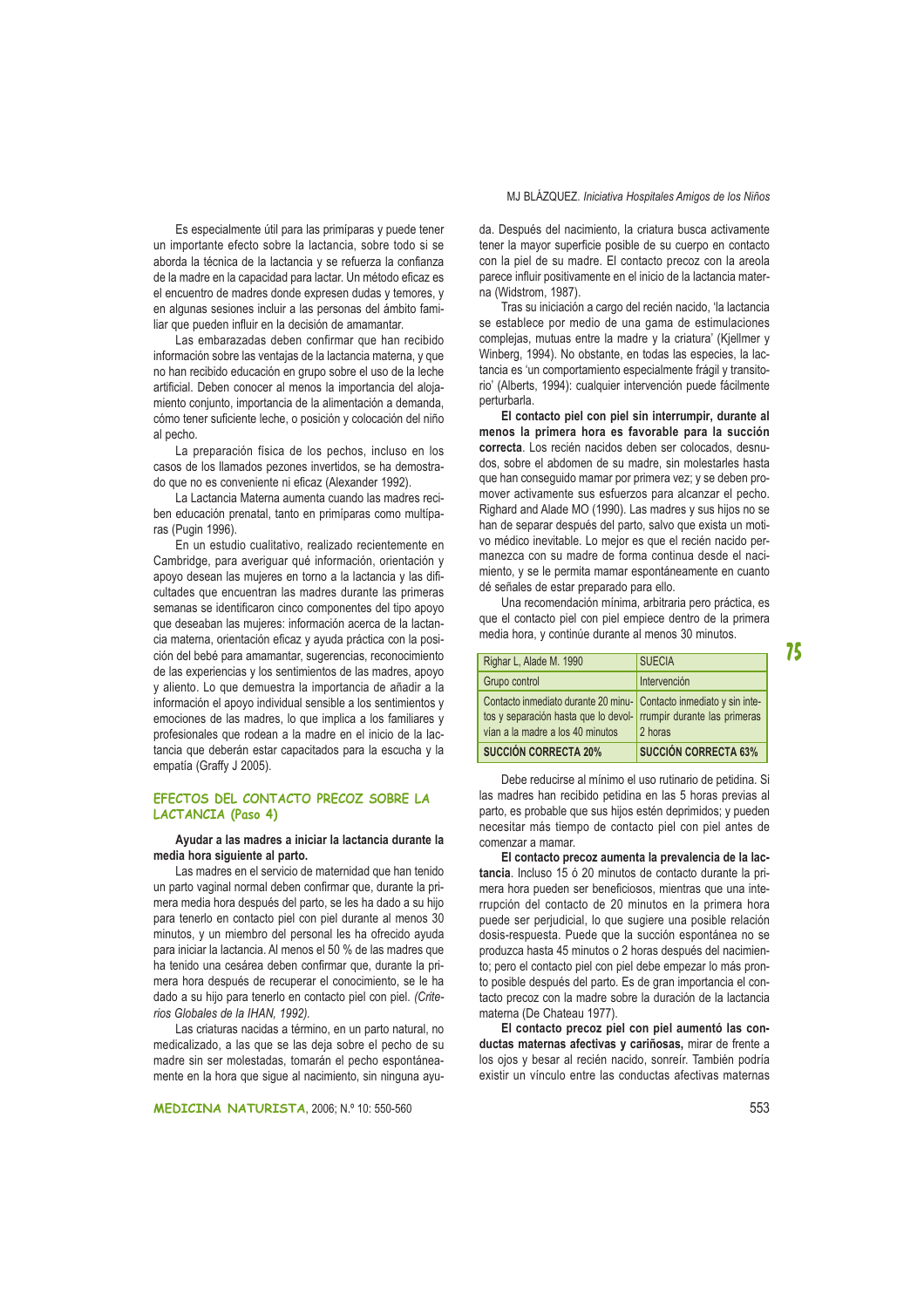observadas después del contacto piel a piel y la lactancia eficaz (Anderson, 2003, revisión Cochrane).

La primera hora después de nacer es particularmente importante que permanezcan apegados piel con piel. "La separación de la madre y del bebé sólo debe ocurrir en las más extremas circunstancias". El contacto con el cuerpo de la madre es específicamente necesario a partir del momento del nacimiento, y la unión madre-criatura debe ser estable y continua. La madre y la criatura forman una díada, es decir se comportan como una unidad y sus funciones vitales funcionan de modo sincronizado.

La lactancia es una estrategia crucial de supervivencia para el humano recién nacido: es un comportamiento que depende enteramente de una programación cerebral límbica, que depende a su vez del hecho de que la criatura se encuentre en su hábitat normal: apegada al cuerpo de su madre. Cualquier separación tiene como consecuencia un programa neurológico de desarrollo ('neurodeveloppementale') diferente del programa normal, potencialmente nefasto. El contacto piel con piel con la madre es el hábitat requerido por la pequeña criatura humana y un derecho fundamental del recién nacido. Debería ser una prioridad en salud pública preservar ese derecho (Nils Bergman 2005).

# EFECTO DE LA AYUDA PRÁCTICA INDIVIDUAL CON LA TÉCNICA DE LA LACTANCIA (Paso 5)

76 Mostrar a las madres cómo dar el pecho y cómo continuar con la lactancia natural, incluso si han de separarse de sus hijos.

Los estudios demuestran que es posible identificar y corregir en la sala de maternidad una técnica de lactancia incorrecta, y por tanto aumentar las probabilidades de la madre de dar el pecho con éxito. Una posición correcta del bebé al pecho permite un estímulo adecuado, para alcanzar una buena producción de leche, el bebé se queda satisfecho, realiza un menor esfuerzo, el aumento de peso es el adecuado y la madre no tiene sensación dolorosa, ni problemas derivados y ambos disfrutan de la lactancia. En los servicios de maternidad debería ser práctica habitual que una comadrona o enfermera con experiencia observase la mamada y corrigiese los defectos técnicos.

El efecto de la técnica de succión al alta sobre la duración de la lactancia. La prevalencia de lactancia materna al cabo de 1, 2, 3 y 4 meses era significativamente más alta entre los grupos que se fueron de alta con la colocación correcta que en el grupo no corregido (Righard Alade MO 1992).

La ayuda apropiada, en el hospital, puede tener un efecto que perdura incluso cuatro meses después. La ayuda práctica individual con la técnica de la lactancia (Pérez-Escamilla 1992) y el apoyo psicológico para aumentar la confianza de la madre (Hofmeyr 1991) pueden ser tanto o más eficaces para aumentar la duración de la lactancia materna.

Los autores de una reciente revisión de trece investigaciones clínicas aleatorias que comparan el apoyo extra por parte de profesionales capacitados en lactancia materna con respecto a los cuidados habituales que se ofrecen en cualquier maternidad, que no ofrece estos servicios extra, encontraron que aumentaba el porcentaje de madres que iniciaban y continuaban la lactancia materna exclusiva hasta los dos meses (Sikorski J 2002).

Cada madre necesita aprender a extraerse la leche para alimentar a su hijo y mantener la producción en caso de separación. En el caso de los nacidos con bajo peso, el éxito final de la lactancia puede depender del apoyo precoz y eficaz con la extracción de leche.

Los medicamentos que alivian el dolor durante el parto se asocian a una menor succión, pero no a una duración menor de la lactancia materna después de 6 semanas post parto. Según el estudio: "Influencia del uso de medicamentos calmantes y anestesia epidural" (Riordan J. 2000).

# NO ADMINISTRAR SUPLEMENTOS (SUERO GLUCOSADO. NI LÁCTEOS). A NO SER QUE ESTÉN MÉDICAMENTE INDICADOS (Paso 6)

Cada vez que se administre un alimento o bebida distinta de la leche materna a un bebé amamantado, debe haber motivos médicos aceptables.

No se debe exhibir en el hospital ni distribuir a las madres ni al personal material promocional de alimentos o bebidas para niños que no sean la leche materna. (Criterios Globales de la IHAN, 1992).

Los recién nacidos sanos a término normalmente no necesitan suplementos para la leche de sus madres, con tal de que el inicio de la lactancia sea precoz y las mamadas frecuentes. Los cambios en las normas, al deiar de dar suero glucosado, aumentaron la duración global de la lactancia materna exclusiva (Nylander 1991).

Está demostrado que suministrar al recién nacido suero glucosado disminuve las probabilidades de continuar la LM a las 16 semanas (Martín Calama J. 1997).

Los suplementos de agua o suero glucosado no reducen los niveles de billirrubina (Nicoll 1982).

Las madres necesitan ayuda competente con la lactancia para prevenir o superar las dificultades, de modo que no se administren alimentos suplementos si no hay una indicación médica específica. La restricción en el uso de estos alimentos es una de las medidas de salud más rentables que se conocen. No hay ninguna justificación para dar a las madres muestras gratuitas de sucedáneos de la leche materna, ni antes ni después del parto.

# EFECTO DEL ALOJAMIENTO CONJUNTO SOBRE LA LACTANCIA (Paso 7)

Facilitar el alojamiento conjunto madre-criatura durante las 24 horas del día.

MEDICINA NATURISTA, 2006; N.º 10: 550-560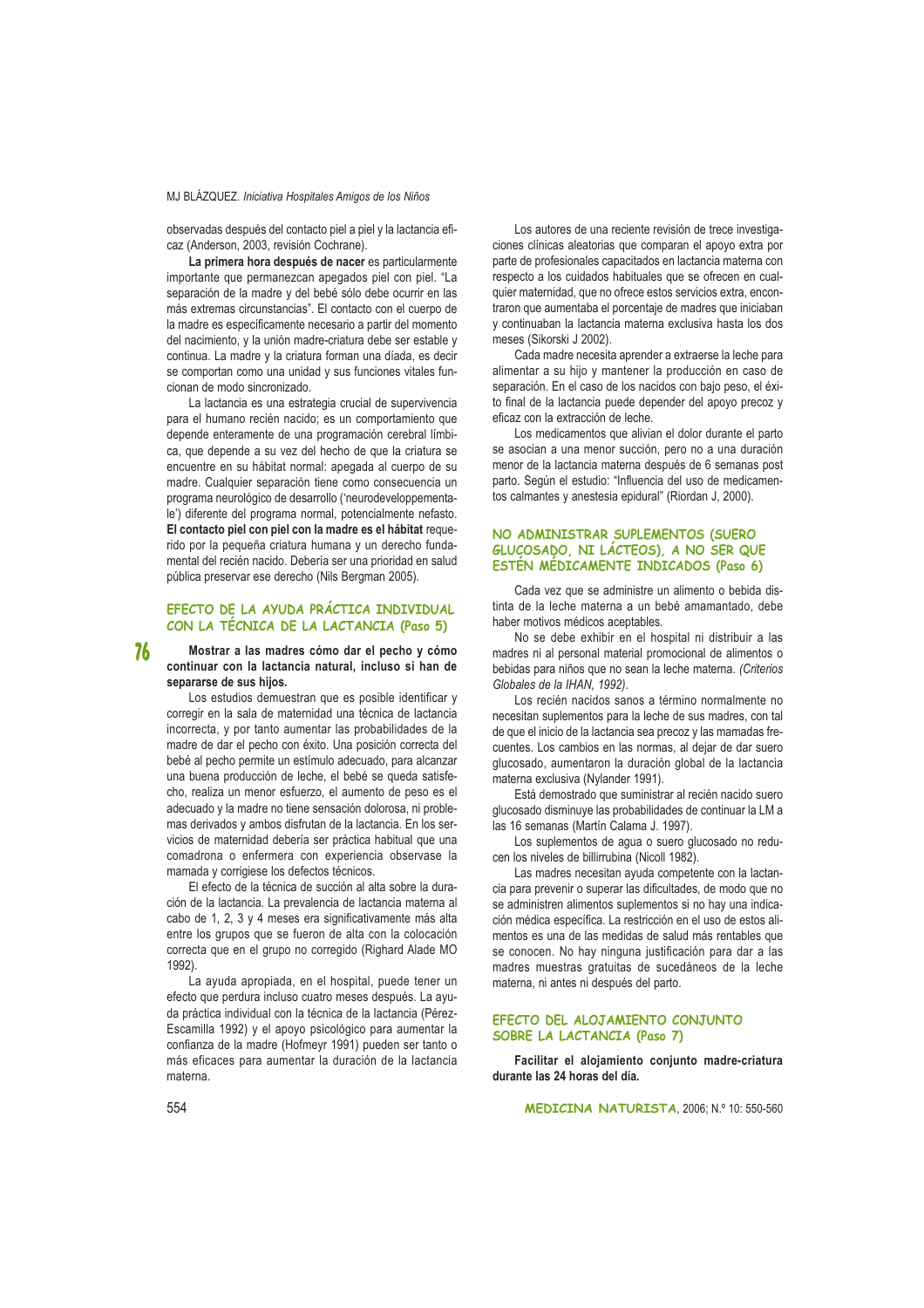Las madres de bebés normales (incluyendo las que han dado a luz por cesárea) deben permanecer con ellos en la misma habitación día y noche, desde el momento en que vuelven a su habitación después del parto (o desde que son capaces de responder a sus hijos, en caso de cesárea), excepto por periodos de menos de una hora para procedimientos hospitalarios.

Este aloiamiento coniunto debe empezar antes de una hora tras los partos vaginales normales. Las puérperas normales deben tener a sus hijos con ellas o en una cuna junto a su cama, a no ser que esté indicada una separación. (Criterios Globales de la Iniciativa Hospital Amigo del Niño. 1992).

La primera violación, lo peor que puede ocurrirle a cualquier recién nacido, es la separación de su madre, su hábitat normal. Esta 'respuesta' y su impacto han sido descrita en un extenso artículo de Allan Schore (2001).

#### Efectos del alojamiento conjunto en la frecuencia de la lactancia materna en 24 horas.

Mayor frecuencia de las mamadas y aumento de peso con alojamiento conjunto (Yamauchi Y. 1990). Este estudio demuestra que los recién nacidos en alojamiento conjunto maman con una frecuencia significativamente más alta que los que están en la sala nido durante la primera semana.

Los autores concluyen que "algunos de los problemas de alimentación en el neonato, como la necesidad de suplementar la leche materna o el retraso en recuperar el peso al nacimiento podrían ser eliminados educando a las madres y enfermeras y cambiando las normas y rutinas del hospital en cuanto a la lactancia materna".

Separación entre el recién nacido y su madre, y duración de la lactancia (Elander G 1984). Incluso una enfermedad banal que causa una breve separación entre el recién nacido y su madre puede disminuir la duración de la lactancia, aunque los recién nacidos hayan seguido mamando durante la separación.

Los motivos aducidos para no aplicar el alojamiento conjunto no son necesariamente válidos, ni siguiera para madres que no quieran dar el pecho. Un argumento frecuente es que las madres necesitan descansar, y que no podrán dormir si los bebés permanecen junto a ella durante la noche. Waldenström y Swenson (1991) estudiaron el efecto de animar a las madres a quedarse con sus bebés por la noche, cuando ya se practicaba el alojamiento conjunto diurno. La presencia del bebé durante la noche no afectó al número de horas de sueño o al estado de alerta de las madres durante el día, aunque por la noche dieron el pecho con más frecuencia

Keefe (1988) estudió el sueño nocturno de las madres y los patrones de sueño de los niños (1987) en un grupo de alojamiento conjunto de 7:00 a 23:00 horas, en que los bebés pasaban la noche en la sala de nidos. No se encontraron diferencias significativas en el número de horas que dormían las madres ni en la calidad de su sueño. Siete de las

# MJ BLÁZQUEZ. Iniciativa Hospitales Amigos de los Niños

diez madres en el grupo con sala nido tomaron somníferos al menos una vez durante las dos noches del estudio, frente a ninguna en el grupo con alojamiento conjunto.

El hábitat normal del recién nacido es el cuerpo de su madre. Cuando la criatura recupera su hábitat normal, es decir el cuerpo de la madre, se comprueba un rápido aumento de la temperatura y del ritmo cardíaco. "Las llamadas de angustia ligadas a la separación" han sido bien documentadas en las ratas (Alberts, 1994). Se ha constatado llamadas de angustia similares en los bebés humanos en cunas: estos bebés lloran hasta diez veces más que los bebés que están piel con piel con su madre (Michelson 1996). Además, el llanto de los bebés que están piel con piel con su madre tiene un tono completamente diferente, y se ha sugerido que podía tener el objetivo de lograr la ayuda de la madre para alcanzar el pecho y mamar (Christenson 1995).

Temperatura de recién nacidos que han estado en contacto piel con piel con su madre o en una cuna (Christensson.1992). Estudios en el Instituto Karolinska (Estocolmo) y en el Hospital 12 de Octubre (Madrid). Se estudiaron 50 recién nacidos, divididos en dos grupos. Un grupo control de 25 recién nacidos fueron separados de la madre.

Se registraron durante los primeros 90 minutos: temperatura, glucemia capilar y exceso de bases (mmol/l), ritmo respiratorio y llanto de los recién nacidos. Se observó que en el grupo piel con piel tienen la temperatura más alta que en el grupo control. Respiran mejor. El nivel de glucemia capilar (mmol/l) es mejor, más alto. El exceso de bases (mmol/l) menor y lloran diez veces menos con la madre que separados en la cuna.

# <u>and the community of the community of the community of the community of the community of the community of the community of the community of the community of the community of the community of the community of the community</u>

| Christensson, 1992. H. Doce de Octubre Madrid. 50 recién nacidos                            |                                                                                 |
|---------------------------------------------------------------------------------------------|---------------------------------------------------------------------------------|
| Control: En la cuna                                                                         | Temperatura axilar media a los<br>90 minutos: 36,8° C<br>41 episodios de LLANTO |
| Intervención: 10 minutos después<br>del parto, contacto piel con piel<br>durante 80 minutos | Temperatura axilar media a los<br>90 minutos: 37,1° C<br>4 episodios de LLANTO  |

Durante el postparto inmediato, el contacto piel con piel se asocia con temperaturas corporales y cutáneas más altas y una adaptación metabólica más rápida. El cuerpo de la madre es una fuente eficaz de calor para el bebé, y la promoción del contacto corporal entre madre e hijo durante las primeras dos horas después del parto puede ser beneficiosa para ambos desde el punto de vista fisiológico.

Un estudio realizado en Sudáfrica (Bergman) comparó a recién nacidos a los que se dio idénticos cuidados clínicos. excepto el lugar o "hábitat", y permitió comprobar que el hábitat (cuerpo de la madre) en contacto "piel con piel" inmediatamente después del nacimiento es seguro, y de hecho superior al hábitat de la incubadora, para recién nacidos de 1200 g a 2199 g. Los recién nacidos que reciben el contacto piel con piel desde el nacimiento presentaban una mayor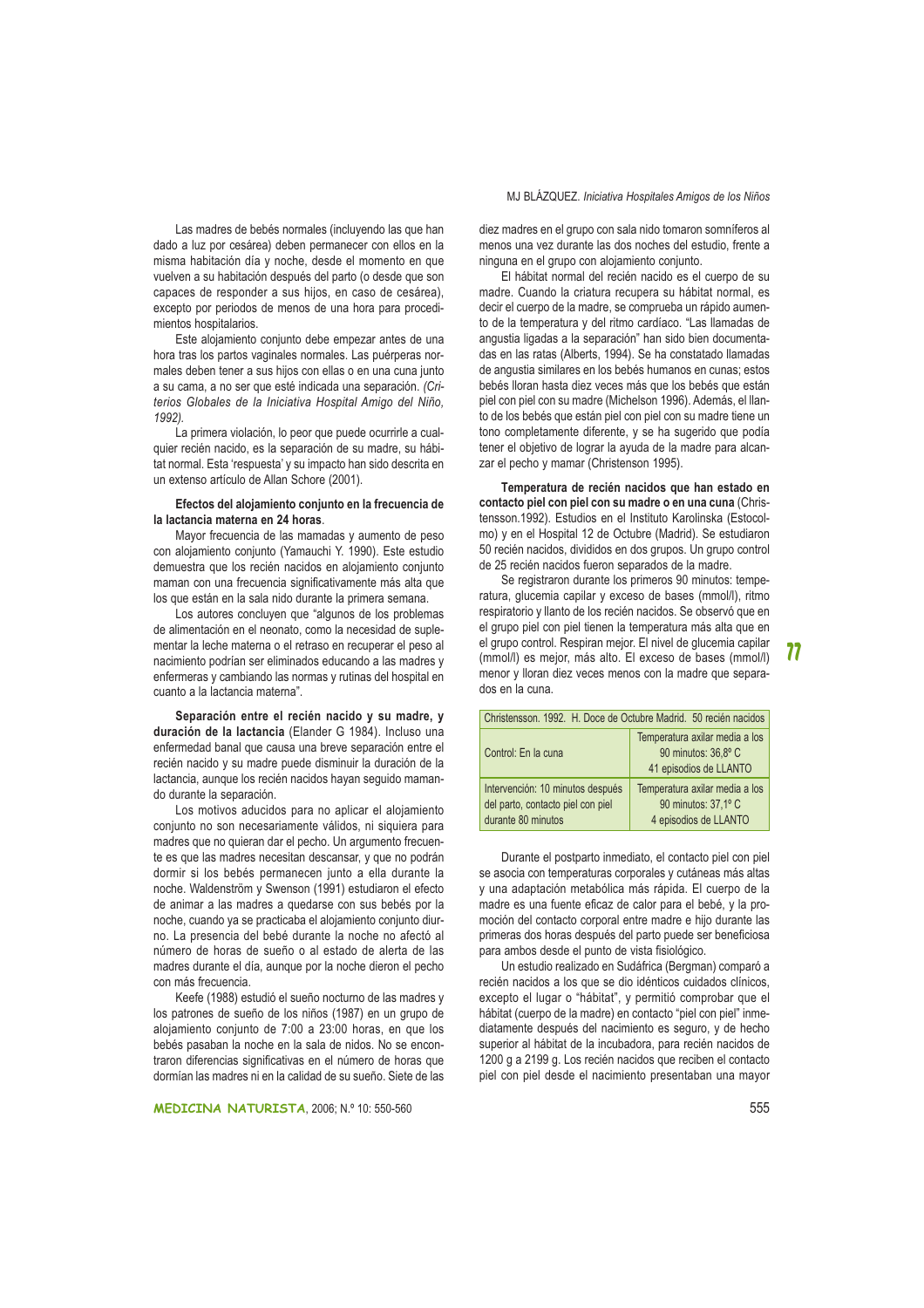estabilidad cardio-respiratoria Las mismas diferencias se han demostrado en los recién nacidos a término sanos en contacto piel con piel o en una cuna. Con la separación madre-hijo en el periodo crítico después del nacimiento se producen unos efectos en el recién nacido como son la hipotermia y la inestabilidad cardio-respiratoria.

Nuestra cultura actual confía en las incubadoras, quizá porque desconoce sus efectos nefastos, y porque también ignora la existencia de otras alternativas.

Los registros de temperatura corporal durante el contacto piel con piel han demostrado que la madre sube y baja la temperatura para ayudar al hijo a regular la suya. El cuerpo de la madre presenta diferente temperatura en la axila (35,5°) y en el centro del pecho, lugar donde se coloca al recién nacido al aplicar el llamado método madre canguro, es un grado más alto (36,5). La madre puede subir hasta 2° C su temperatura corporal si la temperatura del recién nacido está baja, o puede disminuir 1º C si la criatura está demasiado caliente para enfriarla. Esta regulación sincronizada no es posible en la incubadora cuya temperatura se mantiene por encima de la temperatura del bebé, el cual está preparado para absorber el calor de la madre, que es su hábitat natural y no el del interior de una incubadora (Nils Bergman  $2004$ )

#### El Paradigma original de la Maternidad:

Nils Bergman (2005) experto en el método madre can-72 guro afirma que "El Paradigma original de la maternidad es: Nunca separar la madre del bebé"

Prodigar el apoyo que permita a todas las criaturas recién nacidas permanecer apegadas a su madre, debería ser la prioridad universal de la salud pública.

El método madre canguro ha sido definido de diferentes formas, pero sus dos componentes principales son el contacto piel con piel y la lactancia. Desde el punto de vista biológico, y durante el inmediato post-parto, el contacto piel con piel representa el habitat normal para el Homo sapiens, y la lactancia representa el 'nicho' (el 'nicho' de un animal, es el papel o la función que desempeña en su habitat), o el comportamiento pre-programado para este habitat (Nils Beraman 2005).

#### Efecto del colecho en la lactancia materna y otros resultados.

La lactancia nocturna se ha asociado con el colecho (dormir madre e hijo en la misma cama). McKema, Mosko y Richard (1997) estudiaron la conducta nocturna de parejas madre-hijo sanas de origen hispano que habitualmente dormían juntos (n = 20) ó separados (n = 15).

Los bebés tenían 3 ó 4 meses, y tomaban lactancia exclusiva por la noche. Los lactantes que habitualmente dormían con su madre mamaron tres veces más tiempo durante la noche que los que solían dormir separados, lo que sugiere que el colecho favorece la lactancia materna, el colecho podría proteger contra la muerte súbita infantil. No exis-

ten pruebas concluyentes de esta hipótesis. Clemnts y cols. (1997) encontraron en un estudio longitudinal que el colecho se asociaba con una mayor duración de la lactancia, incluso tras aiustar posibles factores de confusión. El alojamiento conjunto no interfiere necesariamente con el descanso de la madre, ni aumenta las infecciones cruzadas.

En años recientes se ha acumulado una considerable experiencia con el alojamiento conjunto, y una vez instituido, el personal y las madres suelen afirmar que lo prefieren a la sala nido

El alojamiento conjunto tiene efectos beneficiosos, tanto para la lactancia como para la relación madre-hijo, facilita la lactancia a demanda.

# VENTAJAS DE LA LACTANCIA A DEMANDA  $(Paso 8)$

# Fomentar la lactancia a demanda.

Las madres de recién nacidos normales (incluidos los nacidos por cesárea) que den pecho no deben tener ninguna restricción en cuanto a la frecuencia o duración de las tomas. Se les debe recomendar que amamanten a sus hijos siempre que tengan hambre o cuando el niño quiera; y deben despertar a sus hijos para mamar si éstos duermen demasiado rato o si tienen los pechos demasiado llenos. (Criterios Globales de la IHAN, 1992).

# Limitar el tiempo del bebé al mamar, dificulta la lactancia

Restringir la frecuencia o duración de las mamadas puede interferir con el proceso de adaptación y provocar ingurgitación, producción insuficiente de leche y otros problemas. El miedo a posibles efectos perjudiciales, como el mayor dolor de los pezones, carece de fundamento. Se sabe ahora que el dolor en los pezones se debe sobre todo a una mala colocación del niño al pecho, sin relación con la duración de las tomas

La lactancia a demanda tiene ventajas claras. Favorece el aumento de la frecuencia de las tomas, del peso y de la ingesta de leche (de Carvalho 1983). Reduce la pérdida de peso del recién nacido por debajo del 4% (Avoa y Fischer 1990).

La glándula mamaria produce según las necesidades del lactante, si se le permite expresar su apetito y se le da de mamar cuando lo pide, sin tener en cuenta el reloi, se va regulando y ajustando la producción de leche (Wilde, 1995; Hartmann 1996).

Cada lactante necesita un tiempo de succión diferente y es él mismo quien debe determinar la duración de la toma (Howie PW 1981). Todos los lactantes toman una cantidad equivalente de leche pero en diferentes periodos de tiempo al mamar. La concentración de grasa en la leche materna va aumentando hasta cinco veces más al final de la toma. Algunos bebés sólo toman leche inicial (pobre en grasas) de ambos pechos y nunca llegan a tomar la leche final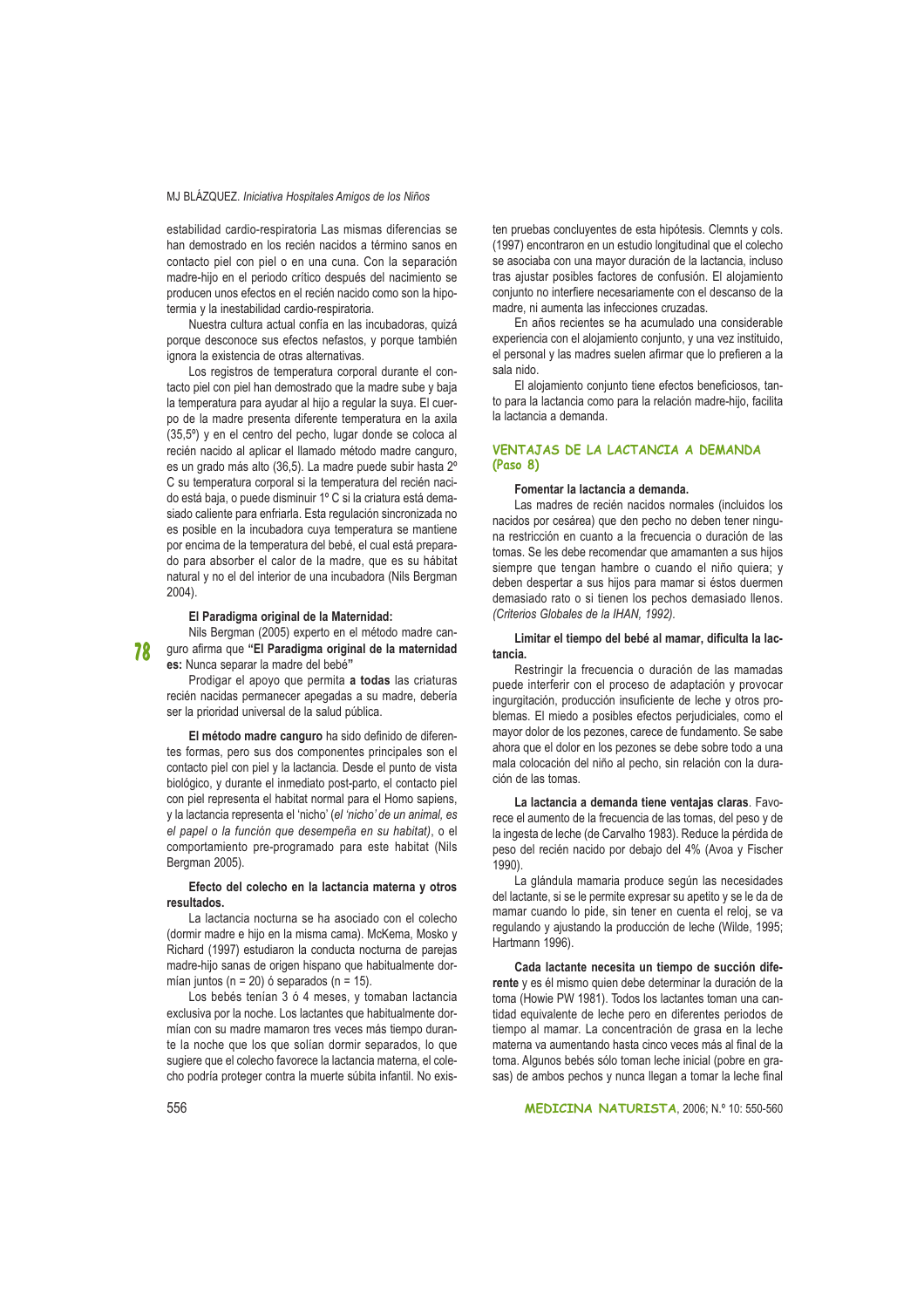más rica en grasa. Se recomienda no cambiar de pecho hasta que el bebé haya mamado bien del primero. La restricción en la duración de la toma puede hacer que el bebé obtenga menos de la leche final, rica en calorías (Woolridge 1993).

# FFFCTO PFRJUDICIAL DF TFTINAS Y CHUPETES (Paso 9)

El Paso 9, sobre el uso de tetinas y chupetes, está estrechamente relacionado con el paso 6. Son numerosos los estudios que demuestran una asociación entre el uso de tetinas o chupetes y el abandono precoz de la lactancia.

Las tetinas y chupetes alteran las pautas de respiración y succión, tanto si se administra leche artificial como leche materna extraída (Mathew 1989). Al tomar un biberón, la espiración se alarga, y la frecuencia respiratoria y la saturación de oxígeno disminuyen, en relación con lo observado al tomar el pecho. Meier (1988) encontró que los prematuros mostraban más signos de sufrimiento, como la disminución de la presión de oxígeno transcutánea, cuando tomaban un biberón que cuando mamaban del pecho; ello indica que la práctica de "enseñar" al prematuro a tomar el biberón antes de iniciar la lactancia es inapropiada.

La alimentación con vaso en recién nacidos prematuros y a término (< 28 a 36 semanas) cuyas madres querían amamantar pero estaban en situaciones en que la LM no era posible se asoció a una mayor probabilidad de lactancia materna exclusiva al alta (Lang 1994).

El uso de chupete se asoció con un mayor riesgo de terminar la LM a los 3 v 6 meses: afectó más a las madres con menos confianza en sí mismas (Victoria 1997). Los que usaban chupete tuvieron mayor riesgo de terminar la lactancia antes de los 4 meses; el riesgo aumentaba si la técnica de succión al ser dadas de alta no era correcta (Righard 1997).

Se ha observado una mayor incidencia de otitis media aguda y recurrente y de sus secuelas tanto con la lactancia artificial (Williamson, 1994) como con el uso de chupetes (Niemela, 1995).

Otros peligros incluven la mayor incidencia de candidiasis oral (Manning 1985); el uso de materiales potencialmente cancerígenos en la fabricación de tetinas y chupetes (Westin, 1990), y la sofocación con partes sueltas de goma.

La maloclusión dental se ha visto que es más frecuente en niños que toman el biberón, siendo mayor el efecto cuanto más prolongada es la exposición. (Labbok 1987).

También se han señalado los cambios en la cavidad oral. En los lactantes mayores, la forma galopante de caries de la dentición primaria, conocida como "caries del biberón", es más frecuente en niños que usan el biberón o el chupete (Milnes, 1996).

# IMPORTANCIA DE LOS GRUPOS DE MADRES  $(Paso 10)$

# Fomentar la organización de grupos de apovo a la lactancia natural y derivar a las madres a éstos después de su salida del hospital.

Los grupos de apovo a las madres lactantes tienen una historia reciente en nuestro país, comparando con grupos como la Liga de La Leche que nació hace cincuenta años en Estados Unidos. En España el primer grupo de apoyo, Vía Láctea, nació en Aragón el año 1985. En los países escandinavos, los grupos de apoyo de madre a madre han tenido un papel primordial en la promoción de la lactancia. Los grupos de apoyo vienen a sustituir la red de apoyo con la que contaban en tiempos pasados las madres hoy la maternidad se vive en muchos casos de forma aislada y solitaria. Las madres necesitan información, ayuda mutua y compartir la crianza con otras madres para tener un sentimiento de norhebilem

Los primeros estudios que demuestran la eficacia de los grupos de madres se realizaron comparando grupos de madres lactantes que se reunían con la Liga de la Leche con otro grupo de madres que no tenía este apoyo. Se pudo demostrar claramente que las mujeres que contaban con el apoyo del grupo de la Liga tenían más confianza en sí mismas y parecían beneficiarse de recibir una información adecuada y del apoyo individual y en grupo (Ladas 1970).

Otros estudios han evaluado el efecto sobre la lactancia materna del apovo madre a madre desde los grupos de apoyo y en todos los estudios, hallaron un aumento de la lactancia materna exclusiva:

- . El apoyo prenatal y postnatal fue beneficioso y aumentó la lactancia materna a los 4 meses (Burkhalter 1991) (Davies-Adetugbo 1996).
- · La lactancia materna exclusiva aumentó en los pueblos que ofrecían apovo las voluntarias capacitadas (R. Lundgren 1992).
- · Las madres que recibieron apoyo de madre a madre amamantaron más tiempo (Kistin 1994).
- La asistencia a un centro lactancia se asoció significativamente con la lactancia materna exclusiva a los seis meses (Barros 1995).
- · El apoyo de las promotoras de lactancia aumentó la lactancia materna a los tres meses (Long 1995) (Alvarado  $1996$
- Las visitas a domicilio por promotoras capacitadas tuvieron un efecto favorable sobre la lactancia materna exclusiva al menos en los tres primeros meses (Morrw 1996).
- · Las visitas domiciliarias por consejeras no profesionales aumentaron la lactancia materna al mes (Leite 1998).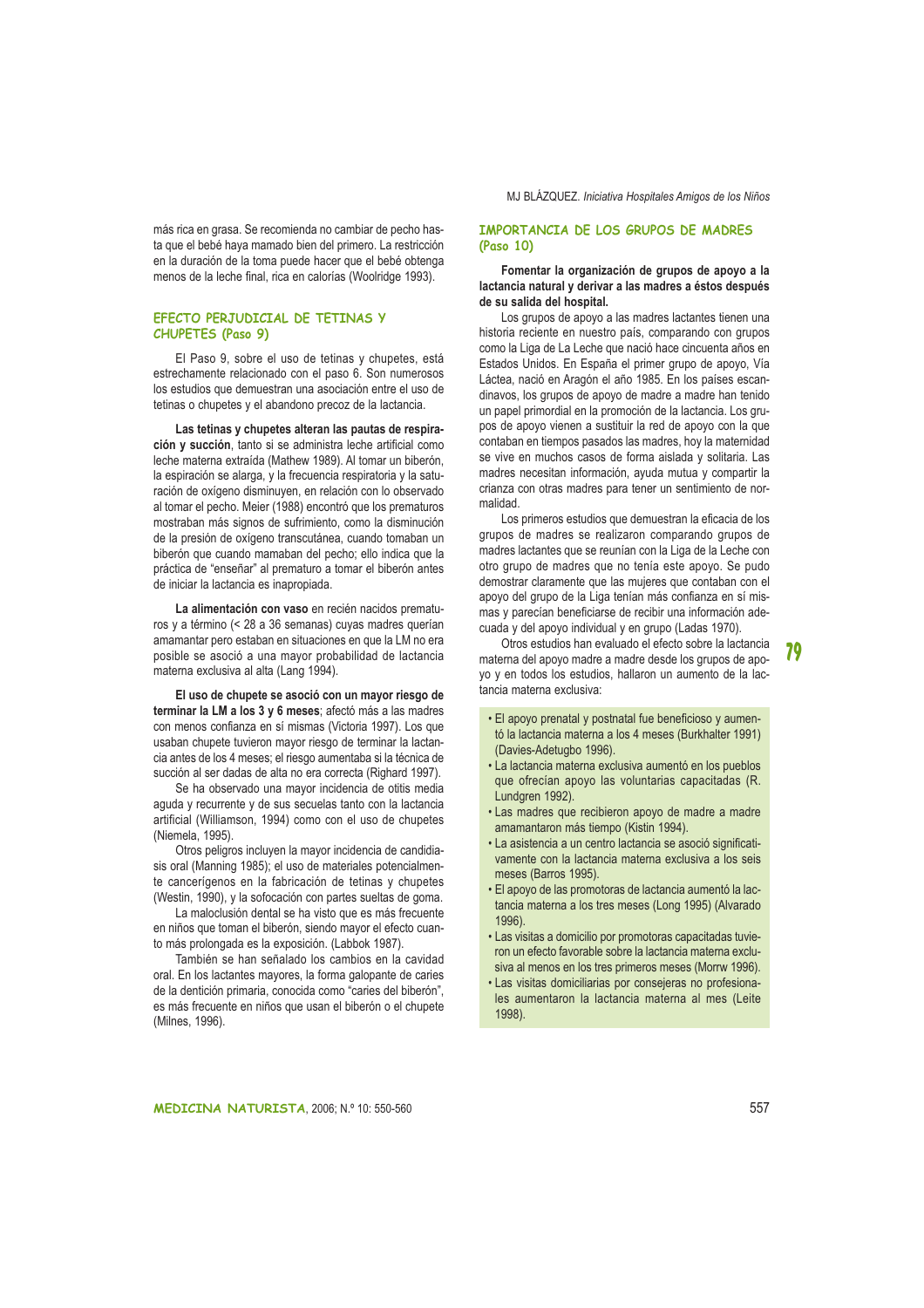# **BIBLIOGRAFÍA**

Aguayo Maldonado, J. La Lactancia Materna. 2001 Sevilla

Blázquez García, MJ. Parir, Nacer, mamar y amamantar ED. MJ. Blázquez, Zaragoza, 2004.

Comité de Lactancia Materna. Asociación Española de Pediatría. Lactancia materna: Guía para profesionales. 2004 Madrid. http://www.aeped.es/monografias/pdf/monografia 5 lactancia materna.pdf.

Lawrence, RL. Lactancia Materna. Ed. Mosby. 4ª edición. Madrid, 1996.

González, C. Manual práctico de Lactancia Materna. 2004 ACPAM.

OMS/UNICEF. Protección, Promoción y Apoyo a la Lactancia Materna. La función especial de los servicios de maternidad. Ginebra, 1989. OMS. Código Internacional de comercialización de sucedáneos de la leche materna. Ginehra 1981

UNICEF/OMS. Declaración de Innocenti sobre la Protección, Promoción y Apoyo a la Lactancia Materna. Florencia 1 de Agosto, 1990. WHO. Apropiate technology for birth. Lancet 1985: 436-437.

OMS7UNICEF. Pruebas científicas de los Diez Pasos hacia una feliz lactancia natural. Document WHO/CHD/98.9 OMS, Ginebra, 1998 http://www.who.int/child-adolescenthealth/publications/NUTRITION/WHO\_CHD\_98.9.htm

#### Paso<sub>2</sub>

80

Rea, MF; Venancio, SI. Manejo clínico e aconselhamento em amamentação: avaliação de um treinamento. Jornal de pediatria. 1998 (submitted);

#### Paso 3

Alexander, JM; Grantm AM; Campbell, MJ. Randomised controlled trial of breast shells and Hoffman's exercises for inverted and non-protractile nipples. British medical journal, 1992; 304:1030-1032.

Pugin, E et al. Does prenatal breastfeeding skills group education increase the effectiveness of a comprehensive breastfeeding promotion program? Journal of human lactation, 1996, 12(1):15-19.

Graffy, J; Taylor, J. What information, advice, and support do women want with breastfeeding. Birth Sep 2005 32(3), p.179-86.

#### Paso 4

Anderson, GC; Moore, E: Hepworth, J; Bergman, N. Early skin-to-skin contact for mothers and their healthy newborn infant (Cochrane Review). En: The Cochrane Library, editor.Oxford: Update Software, 2003.

Bergman, NJ; Jurisoo, LA. The "Kangaroo-method "for treating low birth weigth babies in a developing country. Trop Doct 1994; 24(2): 57-60.

Bergman, NJ; Linley, LL; Fawcus SR. Mowbray Maternity Hospital ; School of Child and Adolescent Health and Department of Obstetrics and Gynecology, University of Cape Town, Cape Town, South Africa Estudio clínico randomizado, controlado, de contacto piel a piel desde nacimiento versus incubadora convencional para estabilización fisiológica de recién nacidos de 1.200 a 2.199 gramos Acta Pædiatr 2004: 93: 779-785.

Bergman, NJ. El Método de la Madre Canguro. Il Simposio internacional de lactancia materna. Libro de ponencias. Bilbao noviembre: 2005

Christensson, K et al. Temperature, metabolic adaptation and crying in healthy full-term newborns cared for skinto-skin or in a cot. Acta paediatrica, 1992; 81:488-493

Christensson, K; Siles, O; Moreno, L; Bealustegui, A. De La Fuente P et al. Temperature, metabolicadaptation and crying in healthy full termnewborns cared for skin-to-skin or in a cot. Acta Paediatr 1992: 81: 488-493.

Christensson, K et al. Separation distress call in the human neonate in the absence of maternal body contact. Acta Paediatr 1995; 468-473.

De Chateau, P; Wiberg, B. Long term effect on motherinfant behavior of extra contac during the first hour potpartum II. A follow-up at three months. Acta paediatrica Scandinavica. 1977: 66:145-151.

Gómez Papi, A; Baiges Nogués, MT; Batiste Fernández, MT; Marca Gutierrez, MM; Nieto Jurado, A; Closa Monasterolo, R. Método canguro en sala de partos en recién nacidos a término. An Esp Pediatr 1998; 48:631-633.

Kjellmer, I; Winberg, J. The neurobiology of infant-parent interation in the newborn: an introduction, Acta Pedatri Suppl 1994;397;1-2

Nissen. E et al. Effects of maternal pethidine on infants' developing breastfeeding behaviour. Acta Paediatr 1995; 84:140-145

Widström, A-M et al. Short-term effects of early suckling and touch of the nipple on maternal behaviour. Early human development, 1990 21:153-163.

Righard and Alade, MO. Effect of delivery room routines on success of first breastfeed Lancet 1990 336: 1105-1107.

#### Paso 5

González Rodríguez, C. Síndrome de la posición inadecuada al mamar. An Esp Peditatr 1996: 45: 527-529

Hofmeyr, GJ et al. Companionship to modify the clinical birth environment: effects on progress and perceptions of labour, and breastfeeding. British journal of obstetrics and avnaecology 1991 98(8):756-764:

Perez-Escamilla, R et al. Effect of the maternity ward system on the lactation success of low-income urban Mexican women. Early human development 1992, 31:25-40.

Righard, L: Alade, MO, Sucking technique and its effect on success of breastfeeding Birth 1992;19 (4):185-189.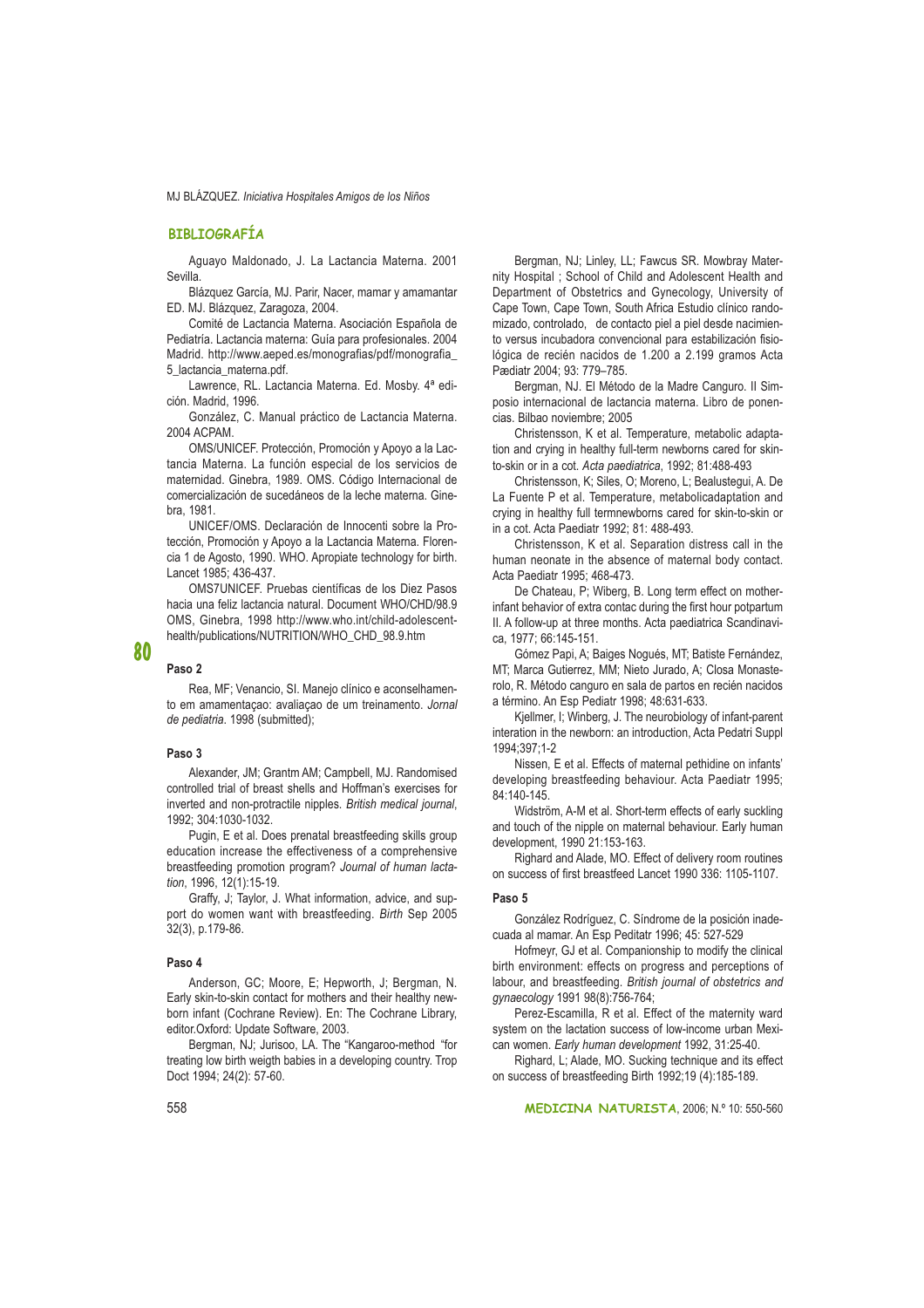Riordan, J; Gross, A; Angeron, J; Krumwiede, B; Melin, J. The effect of labor pain relief medication on neonatal suckling and breastfeeding duration. J Hum Lact 2000;  $16:7-12.$ 

Sikorski, J: Renfrew, MJ: Pindoria, S: Wade, A. Support for breastfeeding mothers.(Cochrane Review). In: The Cochrane Library, Issue 3, 2002. Oxford: Update Software.

#### Paso 6

Martin Calama et al. The effect of feeding glucose water to breastfeeding newborns on weight, body temperature, blood glucose, and breast-feeding duration. J Hum Lact 1997; 13:209-213.

Nicoll, A; Ginsburg, R; Tripp, JH. Supplementary feeding and jaundice in newborns. Acta paediatrica Scandinavica, 1982: 71:759-761

Nylander, G; Lindemann, R; Helsing, E; Bendvold, E. Unsupplemented breastfeeding in the maternity ward Acta Obstet Ginecol Scand 1991; 70; 205-209.

#### Paso 7

Alberts, JR. Learning as adaptation of the infant Acta Pediatr Suppl 1994: 397:77-85

Nils Bergman. El paradigma del método canguro. Simposio internacional de Lactancia Materna. El Método Madre Canguro Nov, 2005, LLI, Bilbao.

Christensson, K; Siles, C; Moreno, L; Belaustequi, A. De La Fuente P. Lagercrantz H. Puvol P. and Winberg J. Temperature metabolic adaptation and crying in health full-term newborns cared for skin or in a cot Acta Paediatric 1992: 81: 488-93

Elander, G; Lindberg, T. Short mother-infant separation during first week of life influences the duration of breastfeeding Acta Paediatr Scand 1984; 73:237-240.

Keefe, MR. Comparison of neonatal nighttime sleepwake patterns in nursery versus rooming-in environments. Nursing research, 1987; 36(3):140-144.

Keefe, MR. The impact of infant rooming-in on maternal sleep at night. Journal of obstetrics, gynecology and neonatal nursing, March-April 1988:122-126.

McKenna JJ. Mosko SS. Richard CA Bedsharing promotes breastfeeding. Pediatrics, 1997;100(2):214-219.

Michelson, K; Christensson, K; Rothganger, H. Winberg J. Crying in separated and non-separated newborns: sound spectrographic analysis. Acta Paediatric 1995 Apr; 85(4):  $471 - 5$ 

Schore, AN. The effects of early relational trauma un right brain development, affect regulation, and infant mental health. Infant Mental health Journal 2001; 2 (1-2): 201-69

Yamauchi, Y; Yamanouchi, I. The relatinship between rooming-in and breastfeeding variables Acta Paedriatric Scand 1990: 1017-1022

Waldenström. U: Swenson. A (1991). Rooming-in at night in the portpartum ward. Midwifery, 1991; 7:82-89.

#### MEDICINA NATURISTA, 2006; N.º 10: 550-560

#### Paso 8

Avoa y Fischer, Pediatrics 1990; 86:313-314 de Carvalho M et al (1983) Effect of frequent breast-feeding on early milk production and infant weight gain. Pediatrics, 72(3): 307-311.

Hartmann, PE et al. Breast development and control of milk synthesis. Food and nutrition bulletin, 1996; 17(4): 292-302

Howi, PW et al. How long shoul a breast feed last? Early human development, 1981; 5:71-77.

Woolridge, MW; Baum, JD. Recent advances in breast feeding. Acta paediatrica Japonica (1993); 35:1-12.

Wilde, CJ: Prentice, A: Peaker, M. Breast-feeding: matching supply with demand in human lactation. Proceedings of the Nutrition Society, 1995;54:401-406.

#### Paso 9

Kramer, MS; Barr, RG; Dagenias, S; Yang, H; Jones, P; Ciofani, L; Jane, F. Pacifier use, Early Weaning and Cry/Fuss behaviour. A randomised controlled trial. JAMA 2001; 286:322-326

Labbok, MH: Simon, SR, A community study of a decade of in-hospital breast-feeding: implications for breast-feeding promotion. American journal of preventive medicine, 1988: 4(2):62-66.

Lang, S; Lawrence, CJ; Orme, RL'E. Cup feeding: an alternative method of infant feeding. Arch Dis Child 1994: 71:364-369.

Manning, DJ; Coughlin, RP; Poskitt, EME. Candida in mouth or dummy? Archives of disease in childhood, 1985; 60:381-382.

Mathew, OP; Bhatia, J. Sucking and breathing patterns during breast- and bottle-feeding in term neonates. American journal of diseases of children, 1989; 143:588-592.

Meier. P. Bottle- and breast-feeding: effects on transcutaneous oxygen pressure and temperature in preterm infants. Nursing research, 1988; 37(1):36-41

Milnes, AR. Description and epidemiology of nursing caries. J Public Health Dent 1996; 56:38-50.

Niemellä .M: Uhari. M: Möttönen. M. A pacifier increases the risk of recurrent acute otitis media in children in day care centers. Pediatrics 1995: 96:884-888.

Righard, L; Alade, MO. Breastfeeding and the use of pacifiers. Birth, 1997; 24:116-120.

Victora, CG; Behague, DP; Barros, FC; Olinto, MT; Weiderpass, E. Pacifier use and short breastfeeding duration: cause, consequence, or coincidence? Pediatrics 1997; 99: 445-453

Westin, JB. Ingestion of carcinogenic N-nitrosamines by infants and children. Archives of environmental health, 1990; 45(6):359-363.

Williamson, IG; Dunleavey, J; Robinson, D. Risk factors in otitis media with effusion. A 1 year case control study in 5-7 year old children. Family practice, 1994; 11(3):271-274.